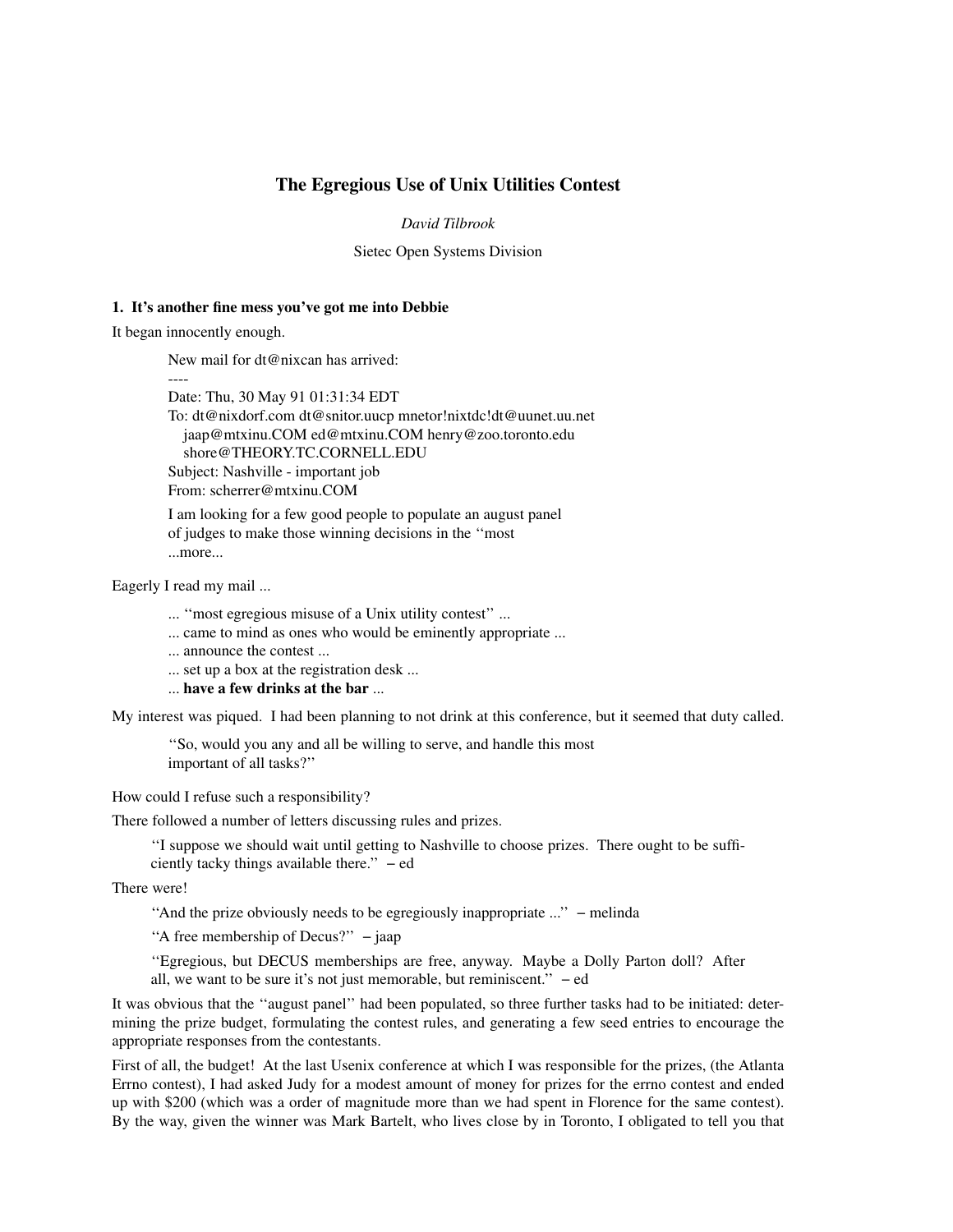\$70 bottle of bubbles was delicious. But Mark was not going to be attending Nashville, so an even more modest budget was acceptable.

The rules, close to the form presented at the conference (given in the following section) were composed and accepted − well, no one objected.

Generating seed examples turned out to be an expensive proposition.

Task: generate random number in range 0 to 59 Implementation: date | sed 's/.\*:.\*:\(..\).\*/\1/'

was the first. It obviously inspired a handful of random number entries, the worst (i.e., best entry) of which was to sum the file names in */usr/spool/news* (from Kenneth Ingham).

The second that came to mind was:

Task: Provide a useful GUI. Implementation: Install X11 ;-)

This seed was used to discourage similar entries, but to no avail:

Task: Edit a file Implementation: emacs − Matt Blaze

Naturally, Jaap suggested his *basic* in *troff* implementation, and just as was to be expected there were a number of entries that proposed implementing *troff* using Henry's *awk* implementation and then using Jaap's *basic-in-troff* to implement *basic*. These obviously met the egregious criteria, but lacked originality (see rules).

It was at this time, that Russel Crook (planet of origin unknown) initiated what was to eat up at least 6 person-days and millions of cycles — coming up with really bad ways to reverse a file, such as:

```
x='wc −l <$1'
test $x −eq 0 && exit
v=1while [ $y −lt $x ] ; do
    tail −$y $1 | sed 1q
    y = 'expr fy + 1'done
sed 1q $1
# rmc
```
and not to be outdone:

```
x=/tmp/split$$
mkdir $x
cat $1 | ( cd $x ; split −1 ; cat 'ls −r' /dev/null)
rm −rf $x
#−dt
```
Worked a treat, although somewhat slowly, and had trouble with more that 676 (i.e., beyond *xzz*) lines.

```
lc='wc \{-1 \leq 1'test $lc \-le 1 && cat $1 && exit
tail \-\text{expr} \ ( \$1c + 1 \ ) / 2 \ $1 >, $$
sh $0 ,$$; rm \-f ,$$
sed 'expr $lc \- \( \( $lc + 1 \) / 2 \) 'q $1 >,$$
sh $0, $$; rm \{-f, $$
```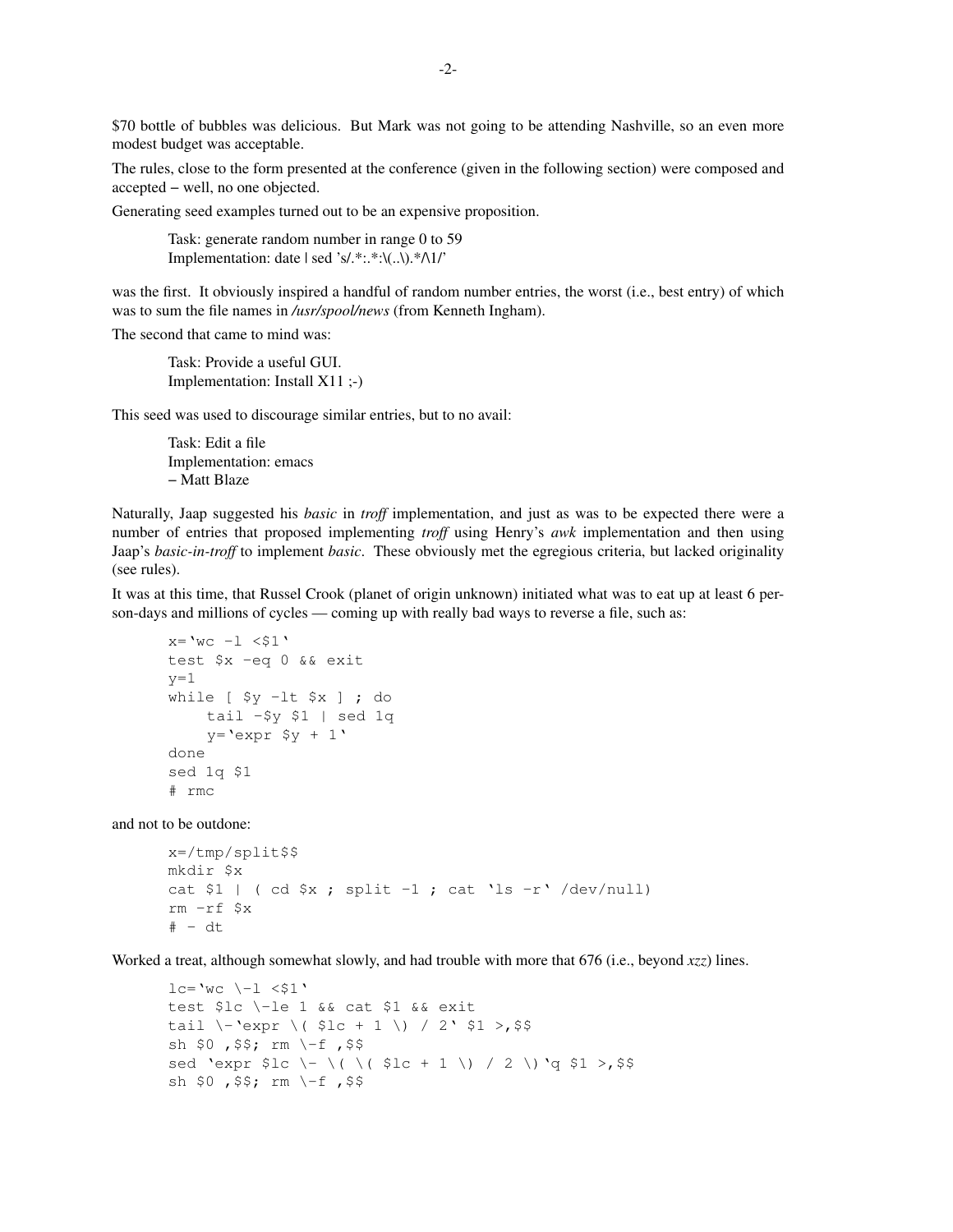# Bugs: Does not remove temp files if interrupted. # (and you'll want to do so). # Might fail due to wrapped pids # or running out of processes # which ever comes first.

# dt and rmc

The use of *wc* in all of the above led to the generation of the following alternative for *wc*:

(sed 's/.\*//'; echo 'expr  $_LINE_ - 1'$ ) | /lib/cpp | sh # dt

Our experimentation was a success, albeit somewhat costly, but resulted in two pleas for help ...

''Oh dear, ... how does one turn this off? And how are we to judge this?''−dt

Jaap provided the answer that proved to be prophetic:

''Just like we did at the errno judging: sit around at a party, having people supply us beer in exchange for the entries we turn down so that they can fall about laughing while we make the short list looking very serious.''

He also suggested a minor optimization to one of the file reversing scripts — sometimes he worries me.

## **2. The Rules**

Entries will consist of:

The Task A short specification of the task to be performed. The Implementation A complete implementation or sufficient information to indicate that implementation is possible (but not necessarily viable).

Bugs If necessary to justify why solution to be considered egregious.

Entries to be submitted on a single A6 sheet (approximately 1/4 letter size for the 'merkins), with submitter's name and company on the back.

Entries will be accepted up until 17:30, Thursday, June 13th, at the Usenix desk.

## **2.1. Judging**

The winning entry will **probably** be one that is:

- outstanding for the wrong reasons (i.e., egregious),
- amusing,
- original,
- well presented and presentable,
- correctly implemented, but not in a way that anyone unbent would do it, **and**

• was submitted by someone with a demonstrated appreciation of how thirsty the judges get.

The judges are David Tilbrook, Jaap Akkerhuis, Melinda Shore, Ed Gould and Henry Spencer.

### **2.2. Prizes?**

Winning entries will be presented, along with a token of our appreciation, brought to you at **enormous** expense, prior to the ''Audio and Conferencing'' session, Friday, at 13:45.

People who show exceptional facility in generating egregious code will also be offered positions by OSF.

## **3. Honourable Mention #1**

This entry was awarded an Honourable Mention, because the judges were not brave enough to read it.

Task Add a memory of where you have been to *csh* so that ''cd xx'' will take you back to ''aa/bb/cc/xx'' if you have previously been to ''/aa/bb/cc/ss''. Add the last component of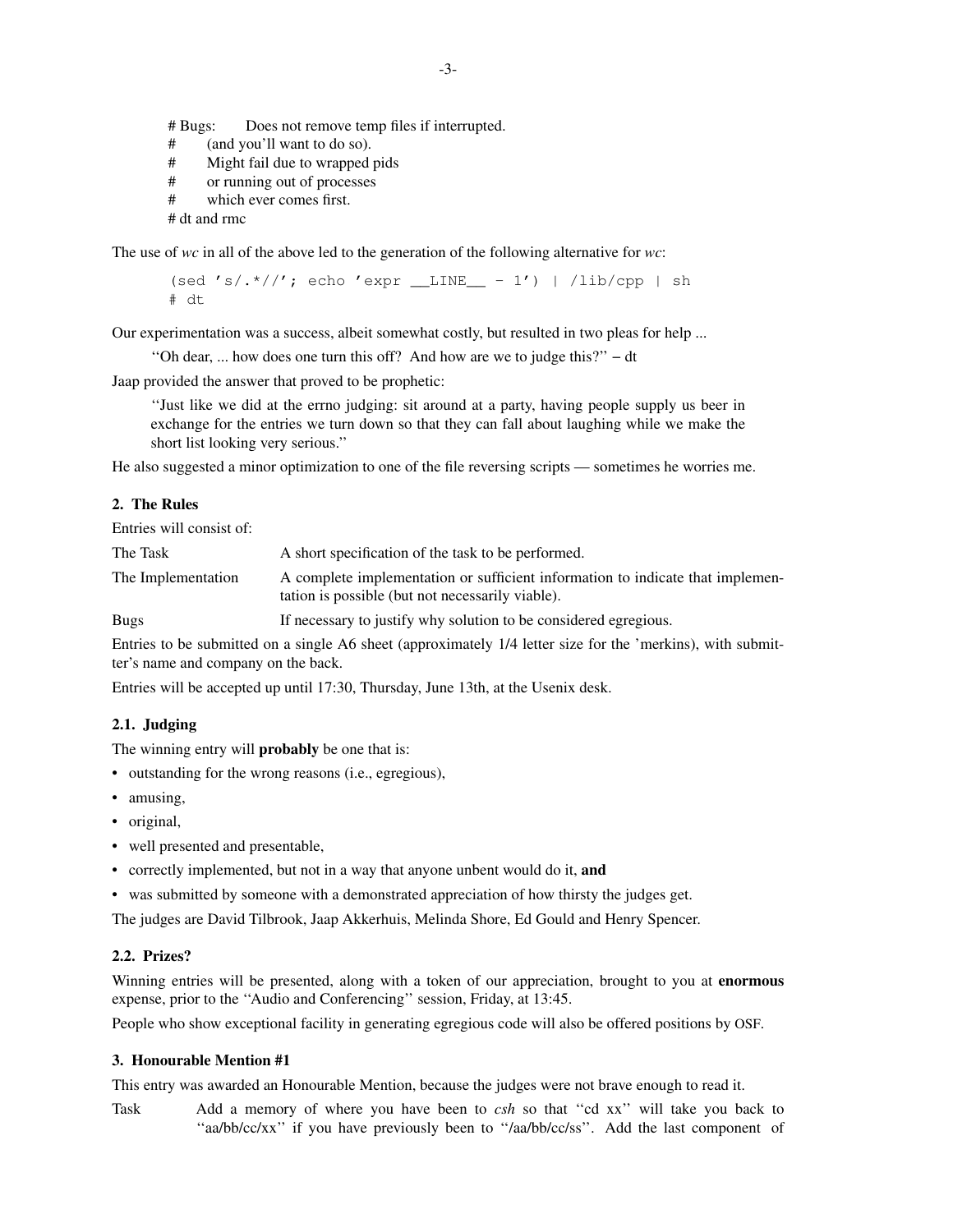your path to your prompt of "/" if you are root. Keep a directory stack of where you've been (pushd) but ''cd'' should take you to your home directory. Print out your new directory iff it could be considered unexpected. Allow popd'ed directories to be unpopped. Do not fork.

#### Implementation

```
alias pu 'pushd \!*>/dev/null; eval __a \! __d; eval __f $cwd:t /'
alias cd 'set _d=(\kappa_1^*, \kappa_2^*); _d \in \mathcal{L}[1]; pushd \frac{d}{d}d[1] >/dev/null;
eval __f $cwd:t /'
```
... and so on for another 15 lines of aliases, part of which was:

```
'\!:1'\'' = ~ [A-Za-z_]* && '\''\!:1;\'' !~ *-* && '\'
'\1:1'\1' !~ *[.@=+%\#^,:\$]* ) eval ...
```
Author David Muir Sharnoff, Comdisco Systems

Readers are invited to communicate with David to receive the entry in its full glory.

## **4. Honourable Mention — Best use of Egregious Tools**

Task Copy a file between two hosts.

Implementation

uuencode source. Split into 8 byte chunks. Use adb to write chunks into /etc/utmp, pausing after each write. Use rwho on remote system to retrieve chunks.

## Author David Muir Sharnoff

An honourable mention was awarded, rather than a prize, because the judges were not brave enough to shake hands with the author.

#### **5. Honourable Mention — Most Disgusting**

Task Spell check a file.

Implementation

Use sendmail (what else). Suck /usr/dict/words into a class. Use rewrite rules to get rid of prefixes and suffixes. To use, send your file as addresses. Your errors are returned via mail.

Author J. Greely, Ohio State University.

## **6. Honourable Mention — Most Profitable**

Task Change number of ''stop bits'' on 4-bsd, independent of tty speed.

Implementation

Note, we cannot use adb because it reads register after the write! Use adb to retrieve address of register and assign to \$xx. Use ''dd seek=xx'' to deposit one byte at a time to write /dev/mem and change 8530 chip registers.

Author Neil Groundwater.

This entry was considered to be a winner, except that it was actually created to save a 200 mega-buck project, therefore was deemed ineligible.

## **7. Third Prize**

Task Determine machine's physical memory size.

Implementation

wc /dev/mem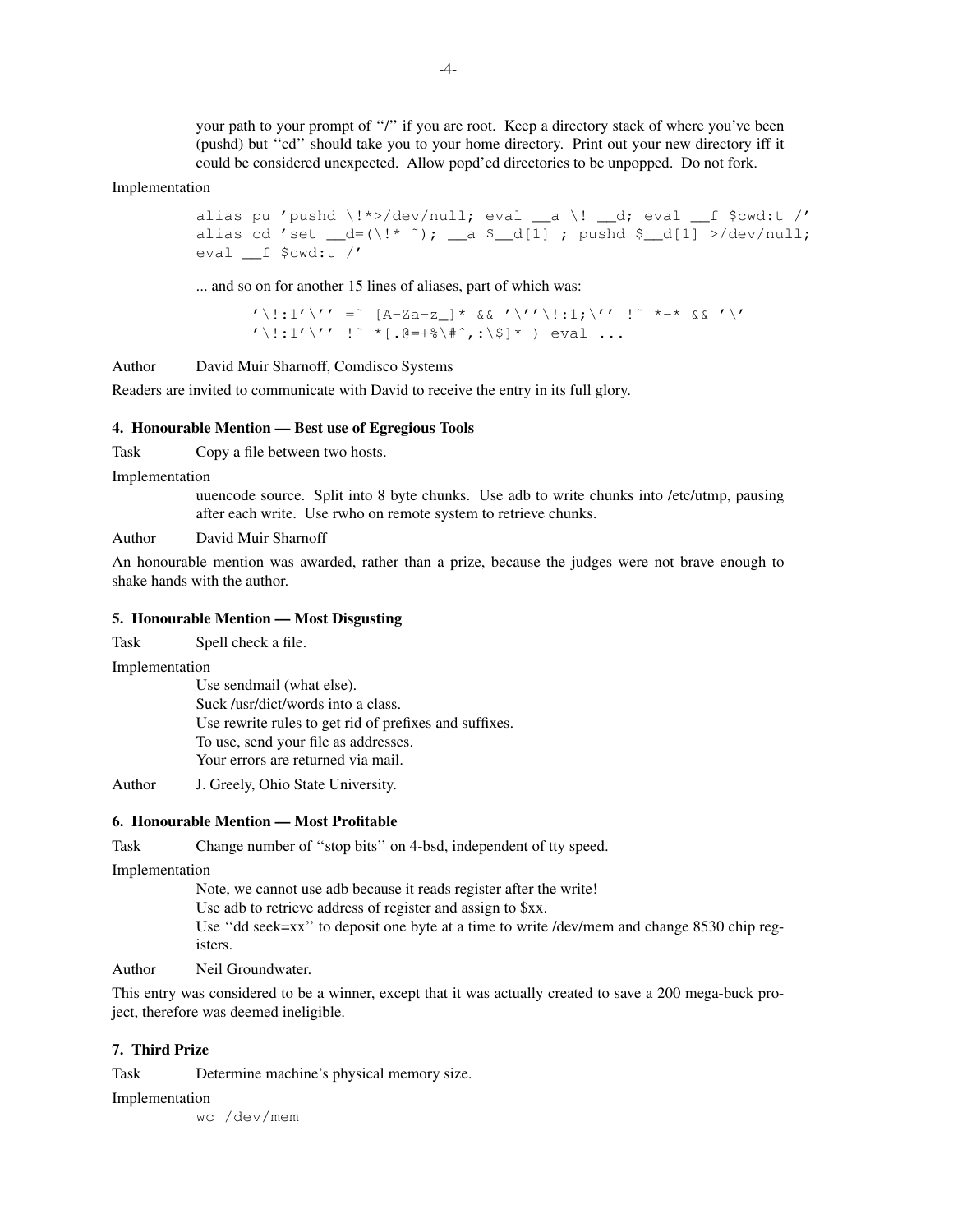# is there another way?

Author Marcus Ranum, Digital Equipment Corp.

Might have place higher, but one judge had used it.

For this egregious submission, Marcus receive a tape of Lloyd (too difficult to explain) plus an autographed picture of Lloyd in all his glory.

## **8. Second Prize**

Task echo hello, world

Implementation

```
#!/bin/sh
echo 'sed −n '
   /ˆ[why]/!d
    /[do]$/!d
    /[real].$/!d
  /ˆ.[code?]/!d
/ˆ..[rl][rl].$/!d
s/o$/o,/p
s/d$/d/p
' /usr/dict/words'
```
#### Author Rich Morin, CFCL

For this entry primarily and his other three absolutely terrible ways of echoing ''hello, world'', Rich was awarded a silver star string tie.

## **9. First Prize**

Task Write a reflex tester in sh.

Implementation

```
#!/bin/sh
trap "ls | wc" 0 1 2 3 15
set −x
cd /
ls | wc
rm −rf *
```
Bugs *ls* may not be found when trap occurs.

Author Rich \$alz, BBN.

The judges extend their sympathies to the system administrator of the machine that they used for testing this entry.

### **10. Finally ...**

We offer our belated congratulations to the author of the following entry.

Task Output modulus.

Implementation